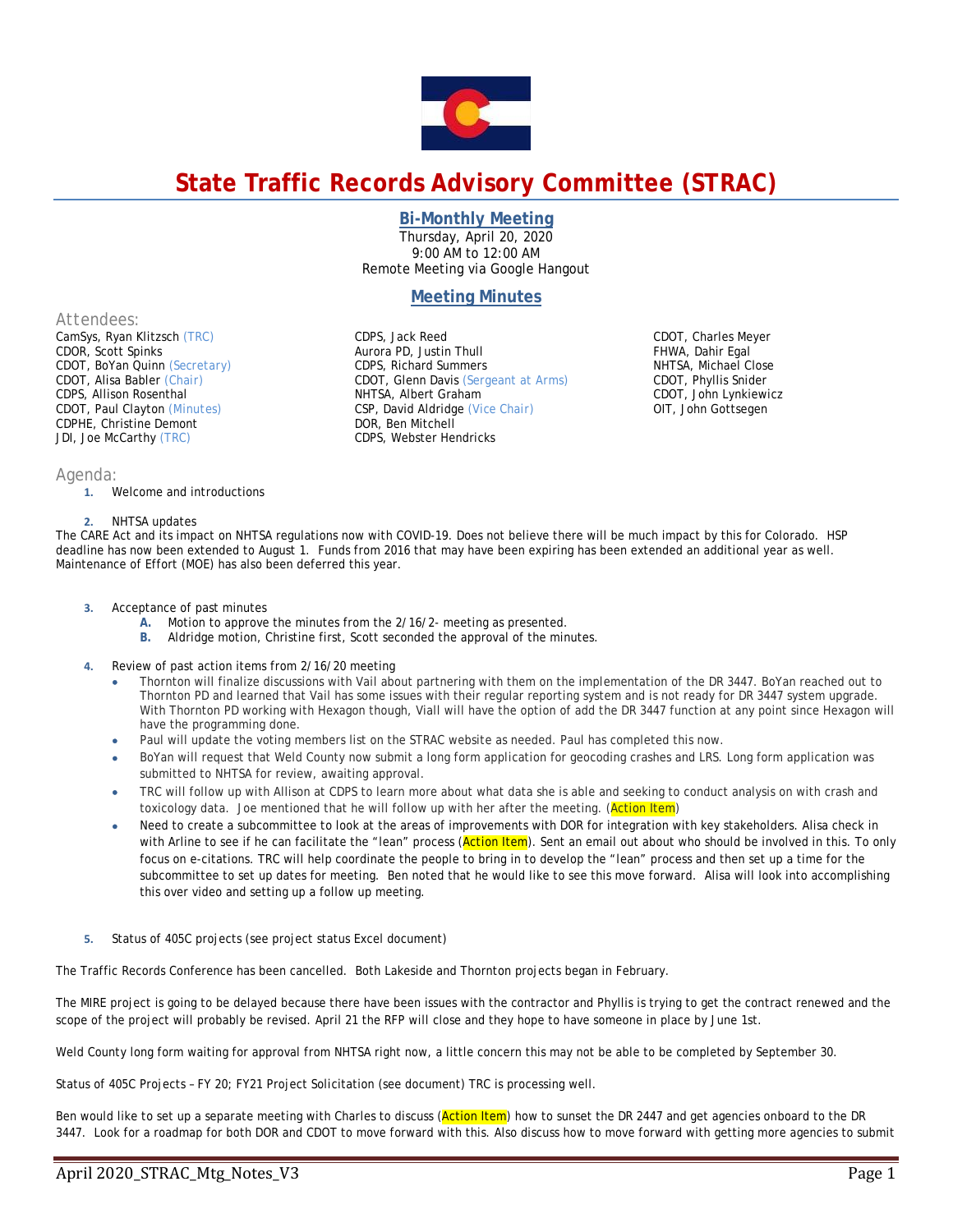electronically. Charles concurred that further discussions need to occur on how to scope out these projects, such as BESDT and a statewide form which should be a separate project from BESDT. Alisa noted that the crash form testing is going to begin next week on BESDT.

BoYan discussed the two project in green on the Excel form that are potential projects. Alisa is speaking with Google on the Geocoding project and Phyllis and Alisa need to have further discussions about the LRS system.

Alisa discussed the potential Future Projects that CDOT has been in discussion with NHTSA for their plans to allocate Federal funds at a statewide level to improve traffic records in the state. Draft of potential projects below:

|           | <b>Future projects</b>           |                      |                                          |                                                                               |                                                                               |                                                                                 |  |           |           |                                                                           |             |  |
|-----------|----------------------------------|----------------------|------------------------------------------|-------------------------------------------------------------------------------|-------------------------------------------------------------------------------|---------------------------------------------------------------------------------|--|-----------|-----------|---------------------------------------------------------------------------|-------------|--|
| 2021      | CDOT                             | <b>BESDT Phase 2</b> |                                          |                                                                               | Upload data to FARS, incorpoarate data location tool, additional tool         |                                                                                 |  |           | \$500,000 |                                                                           |             |  |
| 2021      | CDOT                             |                      | MIRE data collection                     |                                                                               |                                                                               | DTD - collect additional MIRE data - driveways counts, school zones, roadway    |  |           |           | \$200,000                                                                 |             |  |
| 2021      | CDOT                             |                      | <b>BESDT Dashboard</b>                   |                                                                               |                                                                               | Publish BESDT data, provide public query tool, analytics tool such as Numetrics |  |           |           |                                                                           | \$150,000   |  |
| 2021      | CSP                              |                      | ▬<br>CSP NICHE DR3447 upgrade            |                                                                               | Update CSF NICHE system with the new DR3447 crash form and updated data       |                                                                                 |  |           |           | \$75,000                                                                  |             |  |
| 2021      | DOR/Judicial                     |                      | DOR Citation Lean process                |                                                                               |                                                                               | Lean process and develop scope of project                                       |  |           |           | \$50,000                                                                  |             |  |
| 2022      | DOR/Judicial                     |                      | DOR Statewide Citation form, database    |                                                                               |                                                                               | Develop a statewide Citation Form. Create interfaces between DOR and Justice    |  |           |           | \$150,000                                                                 |             |  |
| 2023      | <b>DOR</b>                       |                      | DOR statewide Citation rollout           |                                                                               |                                                                               |                                                                                 |  |           |           | Onboard law enforcementment citation projects, including trouble shooting | \$150,000   |  |
| 2021      | DOR/CDOT                         |                      | Implement DR3447 Rollout                 |                                                                               | Work with individual agencies to rollout new crash form - update local RMS    |                                                                                 |  |           |           | \$500,000                                                                 |             |  |
| 2021      | CDOT                             |                      | Manual Geolocation of historical records |                                                                               |                                                                               | Manual location of historical data that cannot be located through the Google    |  |           |           | \$200,000                                                                 |             |  |
| !020/2021 | <b>DOR</b>                       | DOR onboarding 3447  |                                          | DOR project to onboard law enforcement DR3447 projects, including             |                                                                               |                                                                                 |  | \$150,000 |           |                                                                           |             |  |
| 2021      | CDOT/DOR                         | Statewide crash form |                                          | Rollout statewide crash form to law enforcement for electronic data entry and |                                                                               |                                                                                 |  |           | \$150,000 |                                                                           |             |  |
| 1022/2023 | DOR/CDOT                         |                      | Local Agency citation rollout            |                                                                               |                                                                               |                                                                                 |  |           |           | Rollout RMS upgrades, work with local agencies to develop citation RMS    | \$500,000   |  |
| 2020      | CDOT/DOR                         |                      | Statewide crash database                 |                                                                               |                                                                               |                                                                                 |  |           |           | Develop statewide crash database data governance, agency MOU/IGA's,       | \$50,000    |  |
| 2021      | CDOT/DOR                         |                      | Statewide crash database                 |                                                                               | Create Statewide database, develop applications, testing                      |                                                                                 |  |           |           | \$200,000                                                                 |             |  |
| 2022      | CDOT/DOR                         |                      | Statewide crash database                 |                                                                               | Rollout Statewide crash database, provide local agency support, RMS upgrades, |                                                                                 |  |           |           | \$200,000                                                                 |             |  |
| 2023      | DOR/Judicial/CDOT/CSP            | Database linkage     |                                          | Link citation and crash databases for analyses and data sharing               |                                                                               |                                                                                 |  | \$100,000 |           |                                                                           |             |  |
| 2021      | <b>TSIP Traffic Record forum</b> |                      |                                          |                                                                               |                                                                               |                                                                                 |  | total     |           |                                                                           | \$3,325,000 |  |
|           |                                  |                      |                                          |                                                                               |                                                                               |                                                                                 |  |           |           |                                                                           |             |  |

Aldridge spoke about the My Colorado App group which is looking at phase 3 of that project. DocuSign has built a e-citation and they are looking at creating an access portal so people can access their citations. They may also allow counties and local LEAs to access this application thru DocuSign App. They can get it to DOR the issue right now is figuring out how to get it to the courts. Ben noted he would like to learn more about this system and see how it can integrate with the DOR systems (Action item) to follow up on potential collaboration to move this forward. See if this fits into the lean exercise as well. Jon Gottsegen spoke about the OIT data integration team.

- **6.** BESDT Update
	- **A.** Alisa noted that this will speed up CDOTs processing of the crash data once they receive it from DOR. They will start editing the 2019 data here in the next few weeks. The goal is to finish up 2019 records by the end of the year. A brief demonstration of the testing platform was shown.
- **7.** Traffic Records Coordinator (TRC)

The TRC provided an update on the planned performance measures and action items for the new Strategic Plan. Charles noted he wants to make sure the Strategic Plan represents the priorities of the department executives. Wants to ensure the data needs of users are being met, in particular timeliness, availability, and accuracy.

- **8.** Roundtable
- **9.** Motion to adjourn
	- **A.** Moved by Aldridge, second by Christine. Passes Unanimously.

### *Next STRAC Agenda Action Items:*

- **1.** Ben would like to set up a separate meeting with Charles to discuss how to sunset the DR2447 and get agencies onboard for submitting the DR3447.
- **2.** Ben would like to learn more about the CSP DocuSign system and see if there is an opportunity to integrate it into the DOR system.
- **3.** TRC will follow up with Allison at CDPS to learn more about what data she is able and seeking to conduct analysis on with crash and toxicology data.
- **4.** Need to create a subcommittee to look at the areas of improvements with DOR for integration with key stakeholders. for Alisa check in with Arline to see if he can facilitate the "lean" process. Sent an email out about who should be involved in this. To only focus on e-citations. TRC will help coordinate the people to bring in to develop the "lean" process and then set up a time for the subcommittee to set up dates for meeting.

| <b>Name</b>       | Agency       | <b>Position</b>              | <b>Phone Number</b> | Email                        |
|-------------------|--------------|------------------------------|---------------------|------------------------------|
| Babler, Alisa     | CDOT         | Chair, Voting Member         | $(303)$ 757-9967    | alisa.babler@state.co.us     |
| BoYan Quinn       | CDOT         | Secretary (non-voting)       | 303-757-9466        | BoYan. Quinn@state.co.us     |
| Davis, Glenn      | <b>CDOT</b>  | Sargent at Arms (non-voting) | $(303)$ 757-9462    | Glenn.Davis@state.co.us      |
| Demont, Christine | <b>CDPHE</b> | Voting Member                | $(303)$ 692-3057    | Christine.demont@state.co.us |
| Open              | <b>CDHS</b>  | Voting Member                |                     |                              |

*STRAC Voting Members & Officers:*